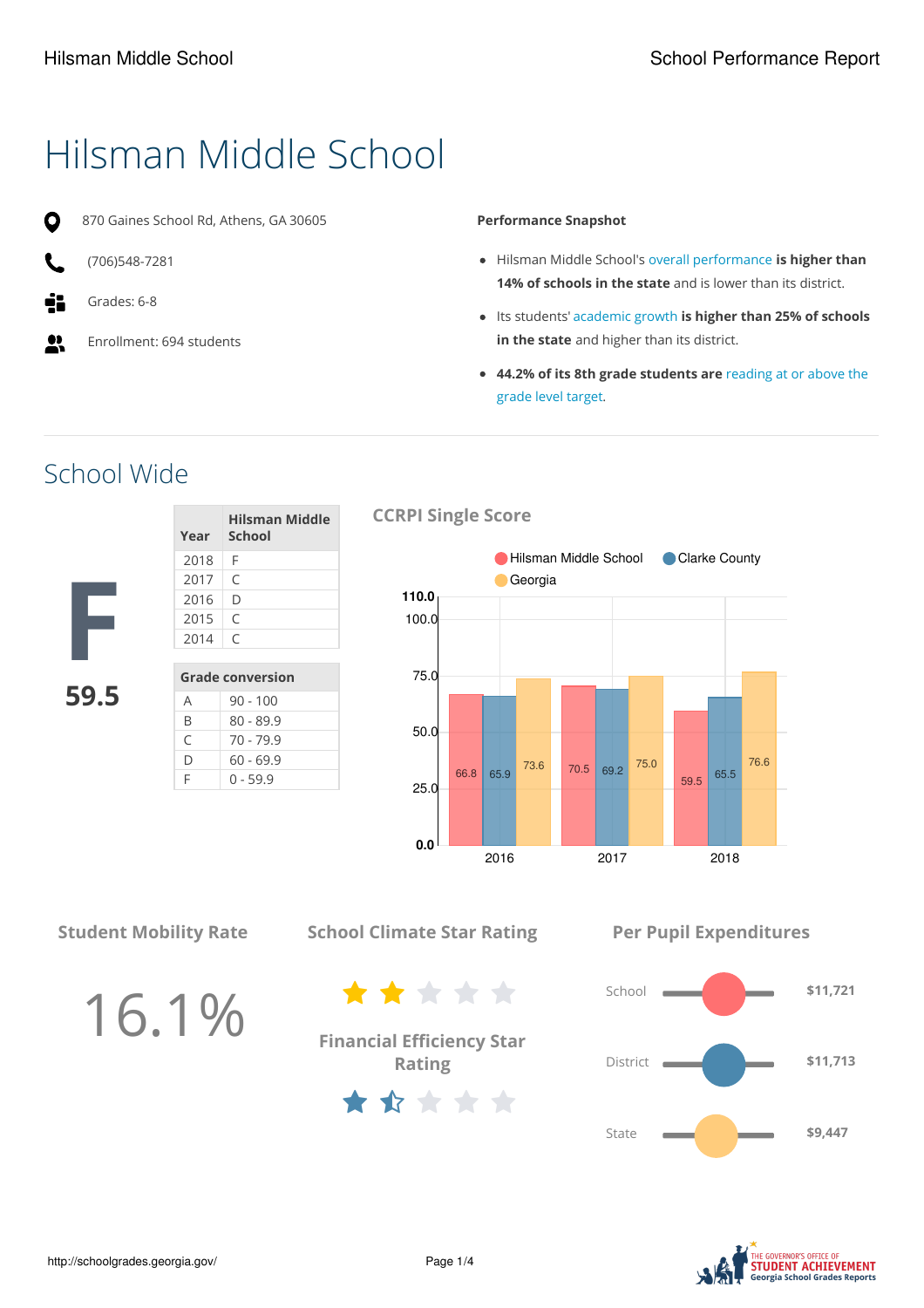#### **Race/Ethnicity**



**Economically Disadvantaged (ED)**



**Students with Disability (SWD)**



**English Language Learners (ELL)**

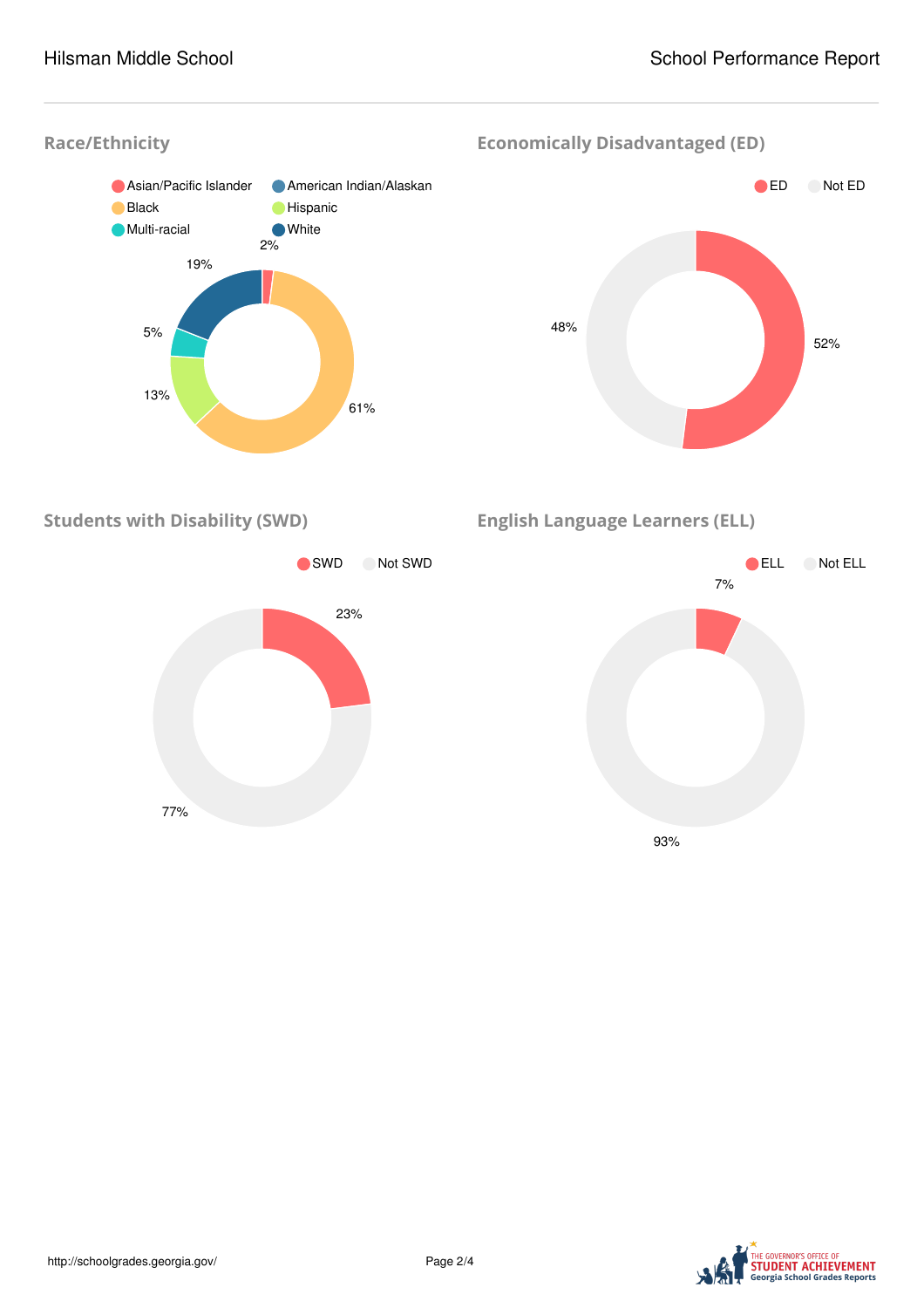## Middle School

#### **CCRPI Score**

#### **Hilsman Middle School**

| <b>Indicator</b>       | 2018 |
|------------------------|------|
| <b>Content Mastery</b> | 49.4 |
| Progress               | 74.9 |
| <b>Closing Gaps</b>    | 25.0 |
| Readiness              | 73.7 |
| <b>CCRPI Score</b>     | 59.5 |

#### **English**

Percent of students scoring in each performance level on 2018 Georgia Milestones for middle school grades



#### **Science**

Percent of students scoring in each performance level on 2018 Georgia Milestones for middle school grades



### **Mathematics**

Percent of students scoring in each performance level on 2018 Georgia Milestones for middle school grades



#### **Social Studies**

Percent of students scoring in each performance level on 2018 Georgia Milestones for middle school grades